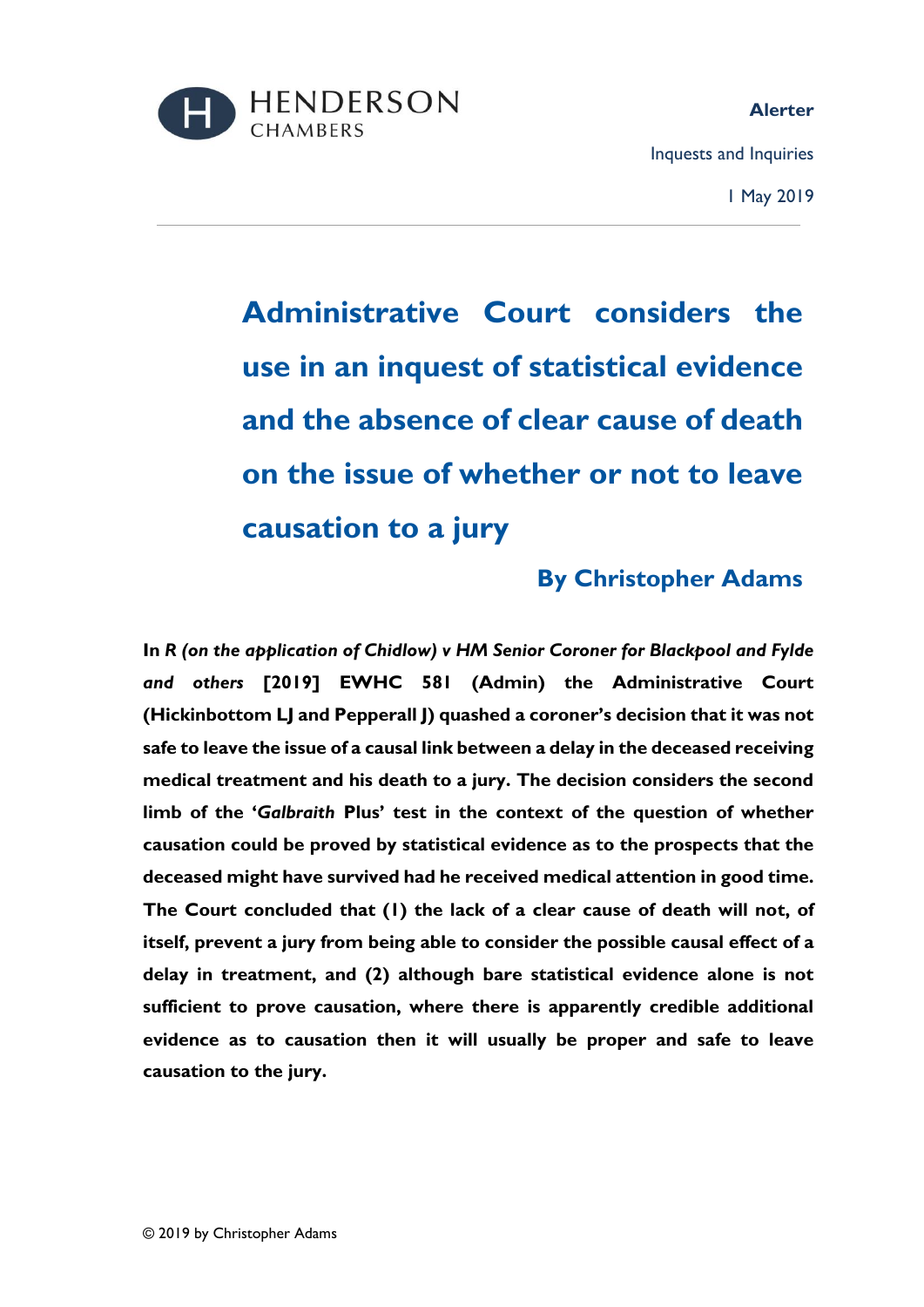

#### **Background and expert evidence**

- 1. The deceased, Mr Bibby, died of a cardiac arrest during an admitted delay in the response of the North West Ambulance Service NHS Trust (NWAS). On arrival, paramedics found that he was asystolic (i.e. there was no electrical activity from his heart) and he was not breathing, and he was certified dead at the scene. At the inquest, a joint report by three pathologists agreed that the cause of death was unascertained. In addition a consultant in Critical Care & Emergency Medicine, Dr Andrews, was asked to address the question of whether the deceased would have survived had he arrived at Accident & Emergency in a timely manner.
- 2. Dr Andrews concluded that it was impossible to reach a diagnosis other than to say that the deceased became critically ill for a period of at least 25 minutes before the cardiac arrest, but that arrhythmia was the most likely diagnosis. As to survivability, Dr Andrews' evidence concluded that the deceased's chances of survival would have initially modestly but incrementally increased from the paramedics arriving at an earlier stage of cardiac arrest, through arriving before the onset of cardiac arrest through to the patient arriving in the Emergency Department (ED) prior to any cardiac arrest. His evidence made reference to overall rates of return of the circulation for groups of patients according to data from the NWAS, UK and United States, and to data from studies in the United States. He emphasised that the deceased may have died even if he had reached the ED alive, but opined that his chances of survival would have increased very significantly above zero and that it was likely he would have more than likely survived [sic] rather than died given the most likely cause was an arrhythmia.
- 3. Dr Andrews' oral evidence at the inquest was that if treated by paramedics prior to cardiac arrest, the deceased's chances of survival would have been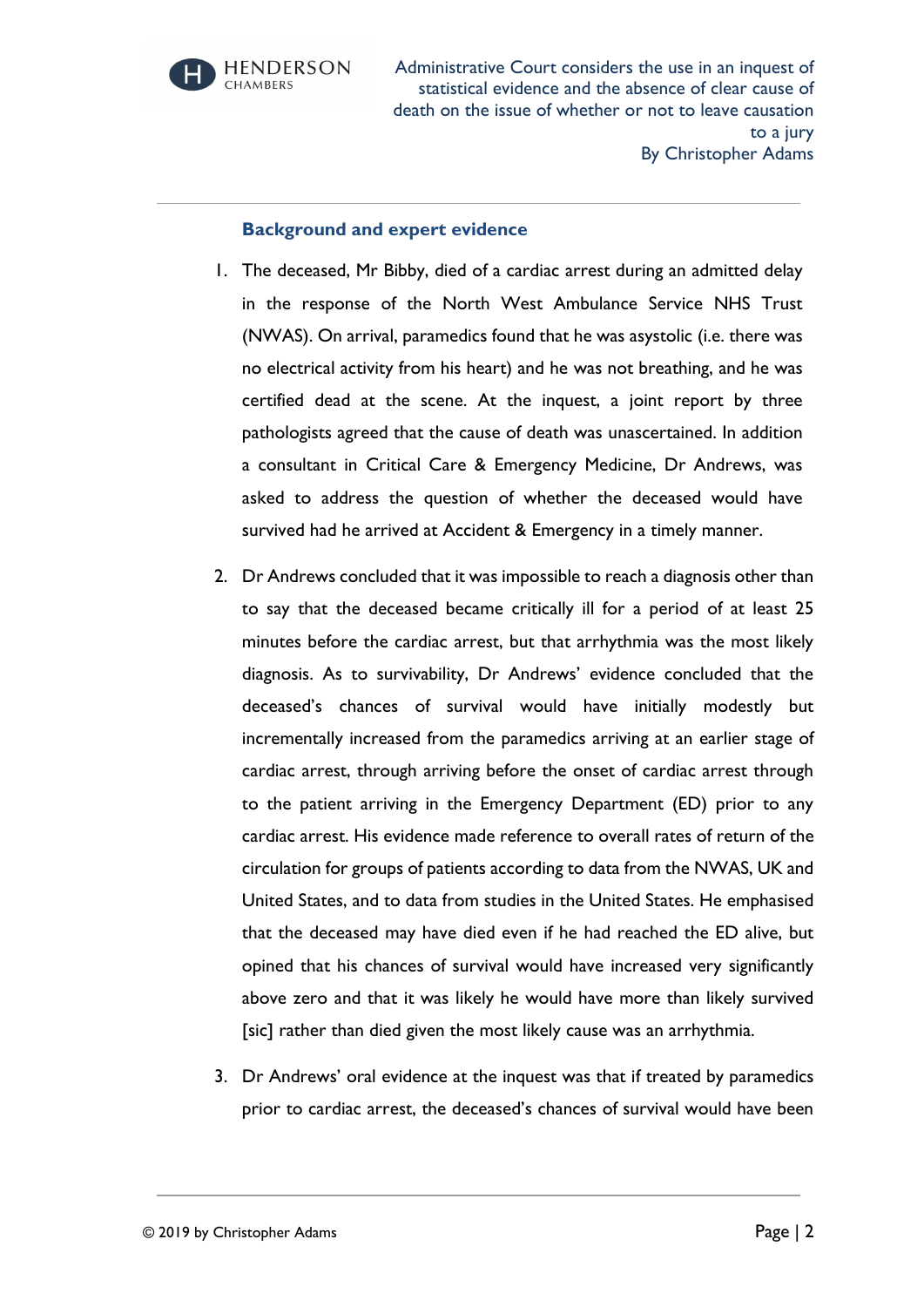

markedly increased irrespective of the underlying diagnosis, and that *"You don't have to have a diagnosis in front of you to provide emergency care and also to save a patient as well."*

## **Coroner's ruling**

4. The coroner ruled that a possible causal link between the admitted delay by NWAS in attending and Mr Bibby's death should not be left to the jury because, in the absence of knowing the medical cause of death, it would be unsafe to put before the jury the possibility of returning a conclusion of neglect by reason of the delay. He stated that *"It cannot be established, in my judgment, that the rendering of care would have prevented the death if we do not know what the cause of death was."*

### **The Administrative Court's findings**

- 5. The Administrative Court referred to the two-part '*Galbraith* Plus' test for coroners giving jury directions as to the conclusions and findings on particular matters that are properly open to the jury upon the evidence, as set out by Haddon-Cave J (as he was then) in *R (Secretary of State for Justice) v HM Deputy Coroner for the Eastern District of West Yorkshire* [2012] EWHC 1634 (Admin). Pursuant to that test, a coroner must (1) ask whether there is evidence upon which the jury properly directed could properly reach the particular finding, and (2) consider whether it would be safe for the jury to reach the conclusion or finding upon the evidence. As noted by Haddon-Cave J, the second limb arguably provides a *"wider and more subjective filter."*
- 6. The Court noted that the second limb of the test was at the heart of the proceedings, since the coroner (as characterised by counsel) (1) accepted that there was evidence as to a possible causal link between the admitted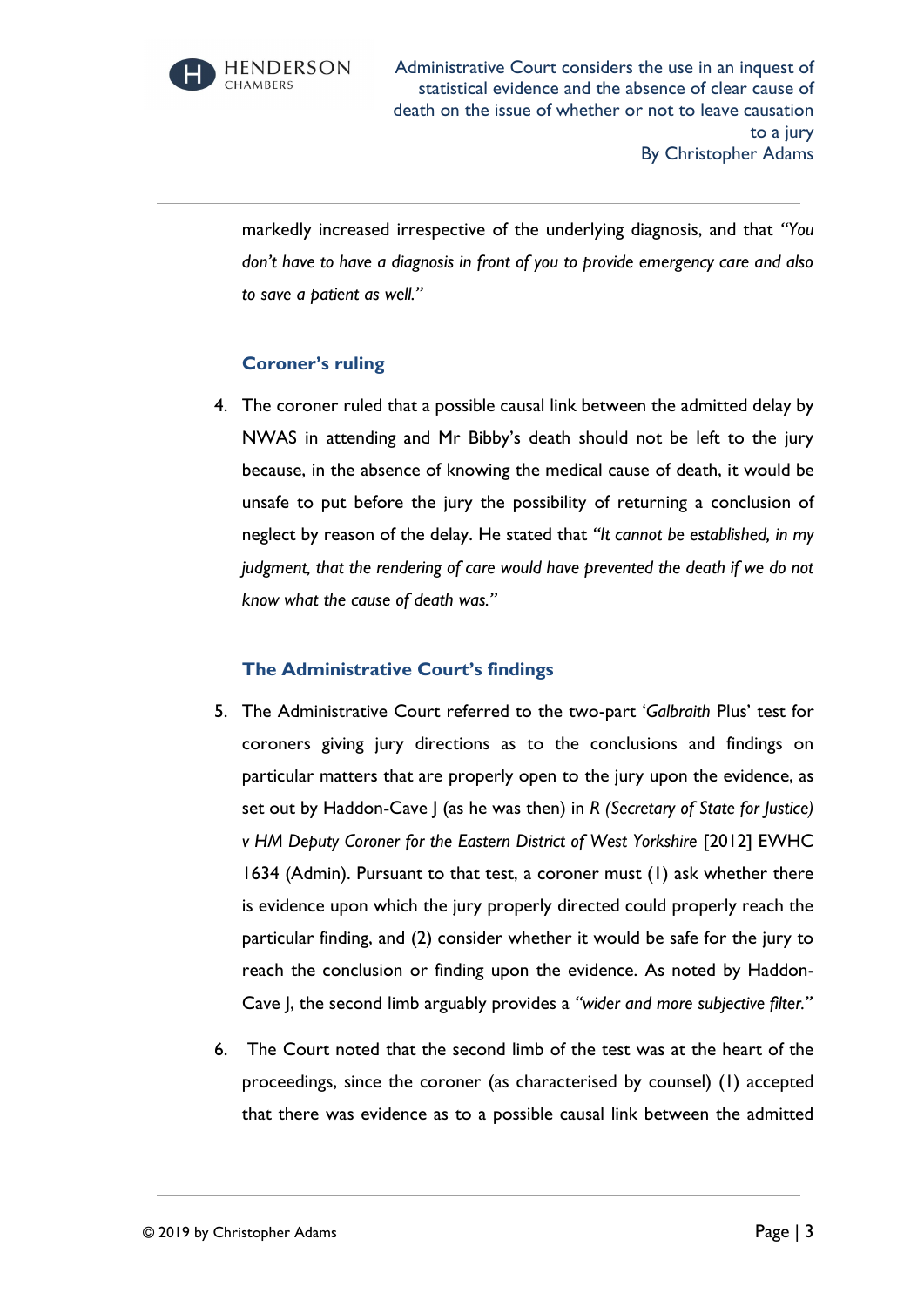**HENDERSON CHAMBERS** 

Administrative Court considers the use in an inquest of statistical evidence and the absence of clear cause of death on the issue of whether or not to leave causation to a jury By Christopher Adams

delay in the dispatch of a rapid response vehicle by the ambulance service and death upon which a properly directed jury could make a finding of causation, but (2) maintained that he was nevertheless right not to leave the question to the jury because it would have been unsafe for the jury to find causation upon the evidence in this case.

- 7. As to causation, the Court considered that, as a matter of law, the question of a causal link between the delay in the attendance of the ambulance service and death should have been left to the jury in this case if there was sufficient evidence upon which the jury could safely find that, on the balance of probabilities, such delay had more than minimally, negligibly or trivially contributed to the death. The coroner also had a discretion to leave to the jury causes of death that were merely possible but not probable.
- 8. The Court also considered the question of whether causation could be proved by statistical evidence as to the prospects that the deceased might have survived had he received expert evidence in good time. After reviewing authorities in the area of clinical negligence and referring to the editors of *Clerk & Lindsell*, the Court identified the following principles:
	- a. In deciding whether to leave an issue of causation to a jury, a coroner should consider both limbs of the '*Galbraith* Plus' test, and causation should be left where there is evidence upon which the jury could properly and safely find that, on the balance of probabilities, the event or omission had more than minimally, negligibly or trivially contributed to death.
	- b. In considering the second limb of the test, a coroner must have regard to all relevant evidence which may include, in addition to evidence relating to the particular deceased and the circumstances of his or her death, general statistical evidence drawn from population data such as the rate of survival in a particular group.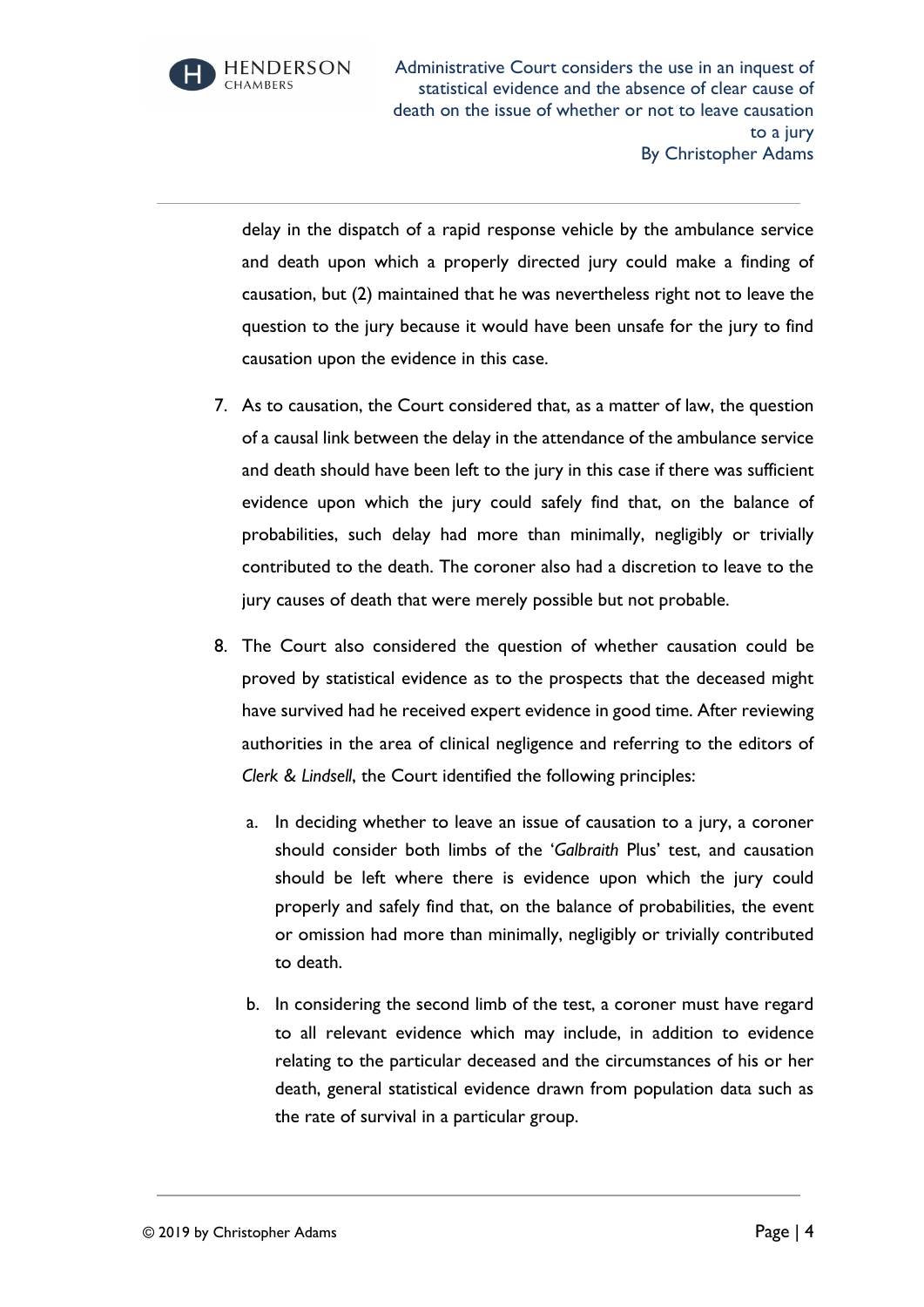

- c. Such general statistical evidence alone is, however, unlikely to be sufficient. Being a figure in a statistic does not of itself prove causation.
- d. Where there is apparently credible additional evidence of causation which, if accepted, together with the general statistical evidence could properly lead the jury to find on the balance of probabilities that the event or omission more than minimally, negligibly or trivially contributed to death then it will usually be proper and safe to leave causation to the jury.
- 9. In the current case, Dr Andrews' evidence was based not only on statistical evidence, but also on his own experience, his reading of the other medical evidence and his understanding of the available evidence as to the deceased's condition when attended by the police and the ambulance service. The Court held that the coroner had erred in concluding that the lack of a clear cause of death meant that any evidence as to survivability was necessarily speculative, and therefore unsafe, which prevented the jury from being able to consider the possible causal effect of the delay in treatment. The coroner should have left the issue of the causative effect of NWAS' admitted delay in attending to the deceased to the jury.

### **Comment**

10. This decision will make it easier for families of the deceased to argue that causation of death is a matter that should be left to the jury. The lack of a clear cause of death will not, of itself, mean that a jury cannot consider causation has been proved. Statistical evidence, though insufficient to establish causation by itself, may be taken into account in the context of all the relevant circumstances if it is supported by additional apparently credible evidence of causation which, if accepted together with the statistical